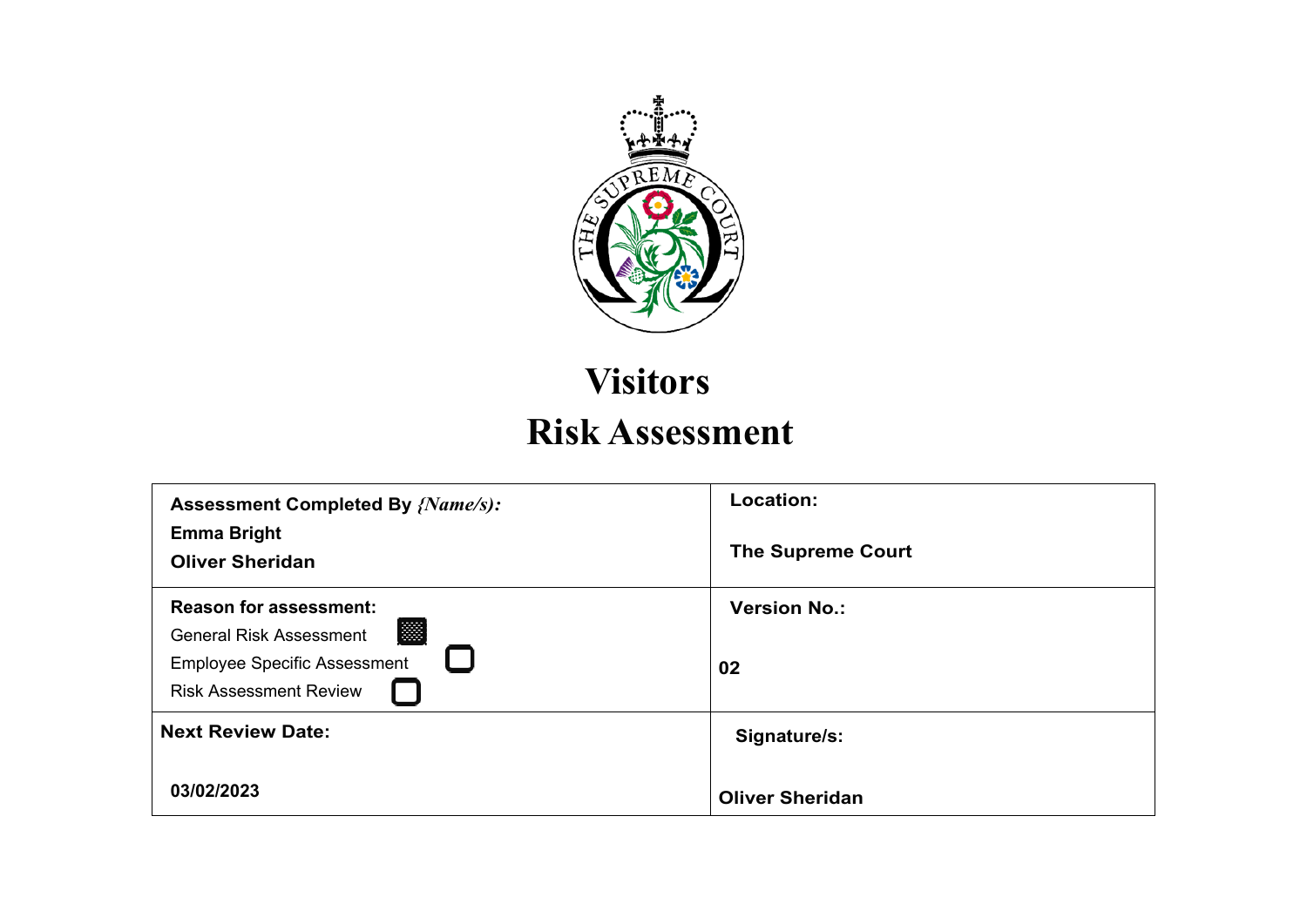| Impact                                                         | Likelihood                  |
|----------------------------------------------------------------|-----------------------------|
| 5. Prevents achievement /highly damaging impact (catastrophic) | $5. >80\%$ - Almost certain |
| 4. Significant detrimental effect (very serious)               | 4.51-80% Probable           |
| 3. Significant short-term damage (major concern)               | 3. 21-50% Possible          |
| 2. Affects short terms goals. (minor)                          | 2.6-20% Unlikely            |
| 1. Minor and containable.                                      | 1. <5% Very Unlikely        |



| <b>Very High</b> | 16-25 |
|------------------|-------|
| High             |       |
| <b>Medium</b>    | $6-9$ |
| Low              |       |
| <b>Very Low</b>  |       |

Impact x Likelihood = Risk Rating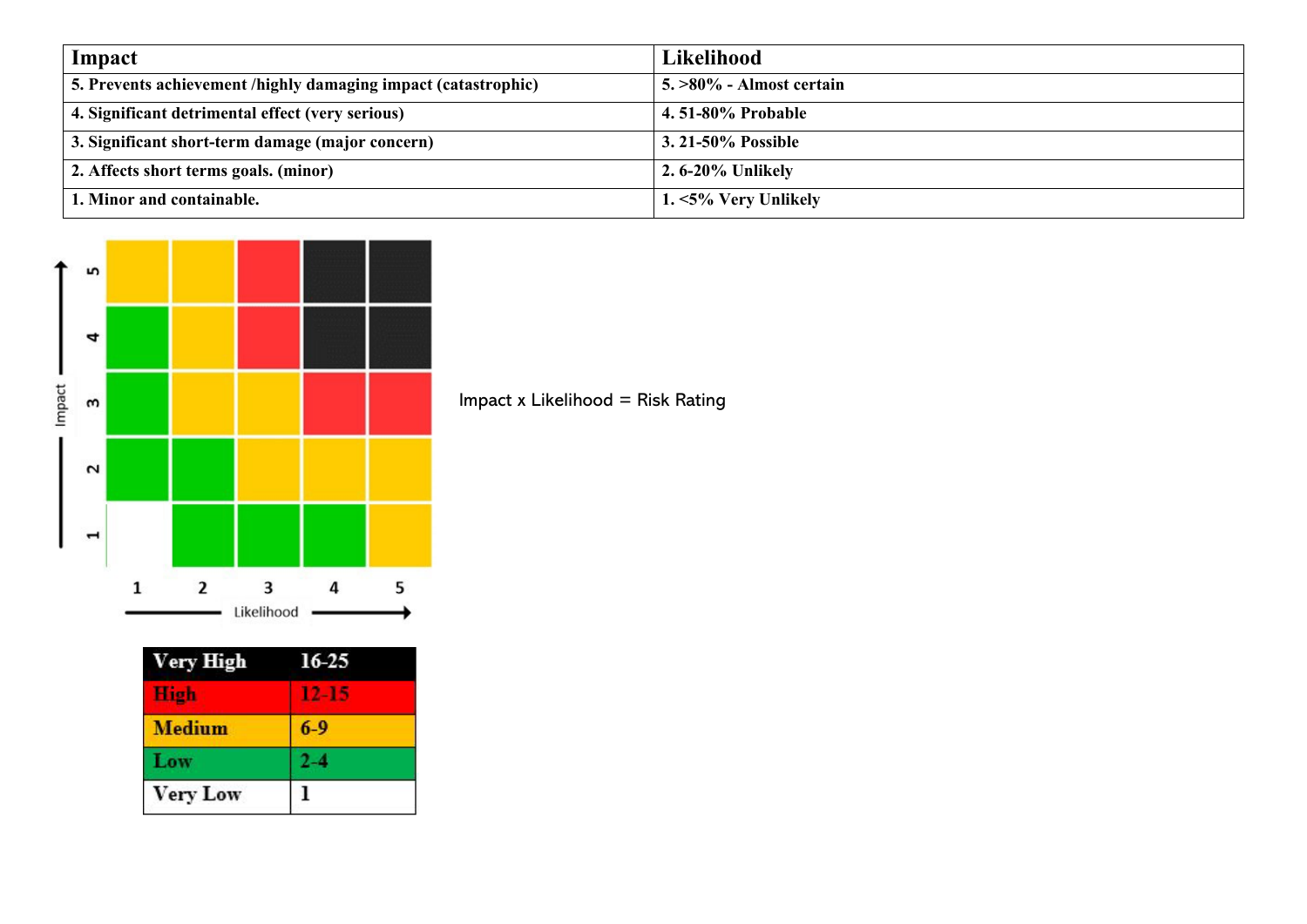

## **General Guidance Note**

This document provides key information about safety & security for all visitors to the Supreme Court. Group leaders and Tour organisers may use this information to inform their own risk assessment.

| What are the<br><b>Hazards</b>               | Who may be harmed and<br><b>How</b>                                                                    | Likelihood     | Impact         | <b>Risk</b><br>Rating | <b>Control Measures</b>                                                                                                                                                                                                                                                                                                                                                                                                                                                                                                                                                       | <b>Residual</b><br><b>Risk</b> |
|----------------------------------------------|--------------------------------------------------------------------------------------------------------|----------------|----------------|-----------------------|-------------------------------------------------------------------------------------------------------------------------------------------------------------------------------------------------------------------------------------------------------------------------------------------------------------------------------------------------------------------------------------------------------------------------------------------------------------------------------------------------------------------------------------------------------------------------------|--------------------------------|
| Fire                                         | Visitors Attending the Supreme<br>Court<br>Minor to severe physical injury,<br>smoke inhalation, burns | $\overline{2}$ | 3              | 6                     | The Supreme Court has a comprehensive fire detection and alarm<br>system and detailed fire evacuation procedures in place.<br>In the event of a fire evacuation visitors should leave the building<br>following the exit signs. Group or Tour leaders must ensure that all<br>of their Party are accounted for and report any missing persons to<br>Court security as they leave the building.<br>Security officers and Court staff will provide assistance wherever<br>possible.<br>Once outside the building visitors should move to a place of safety<br>away from danger. | 3                              |
| <b>Emergencies &amp; Invacuation</b>         | Visitors Attending the Supreme<br>Court<br>Risk of harm from emergency<br>situation                    | $\overline{2}$ | 3              | 6                     | In the event of emergencies other than fire evacuation, there will<br>be instruction delivered via the public address system. Visitors<br>should listen carefully and act on instructions.<br>The security staff at the Court are trained in emergency procedures<br>and will lead and assist in this situation.<br>It is the responsibility of group or tour leaders to confirm all of<br>their party is accounted for and to report any missing persons to<br>Court security as they leave the building.                                                                    | $\mathfrak{Z}$                 |
| Minor injuries requiring<br><b>First Aid</b> | Visitors Attending the Supreme<br>Court<br>Minor to severe physical injury                             |                | $\mathfrak{D}$ | 2                     | In the event of an emergency, there are a number of first-aid kits<br>available in the public areas of the building.<br>Group and Tour leaders should assess their own first-aid<br>requirements and provisions prior to their visit.                                                                                                                                                                                                                                                                                                                                         | $\mathfrak{D}$                 |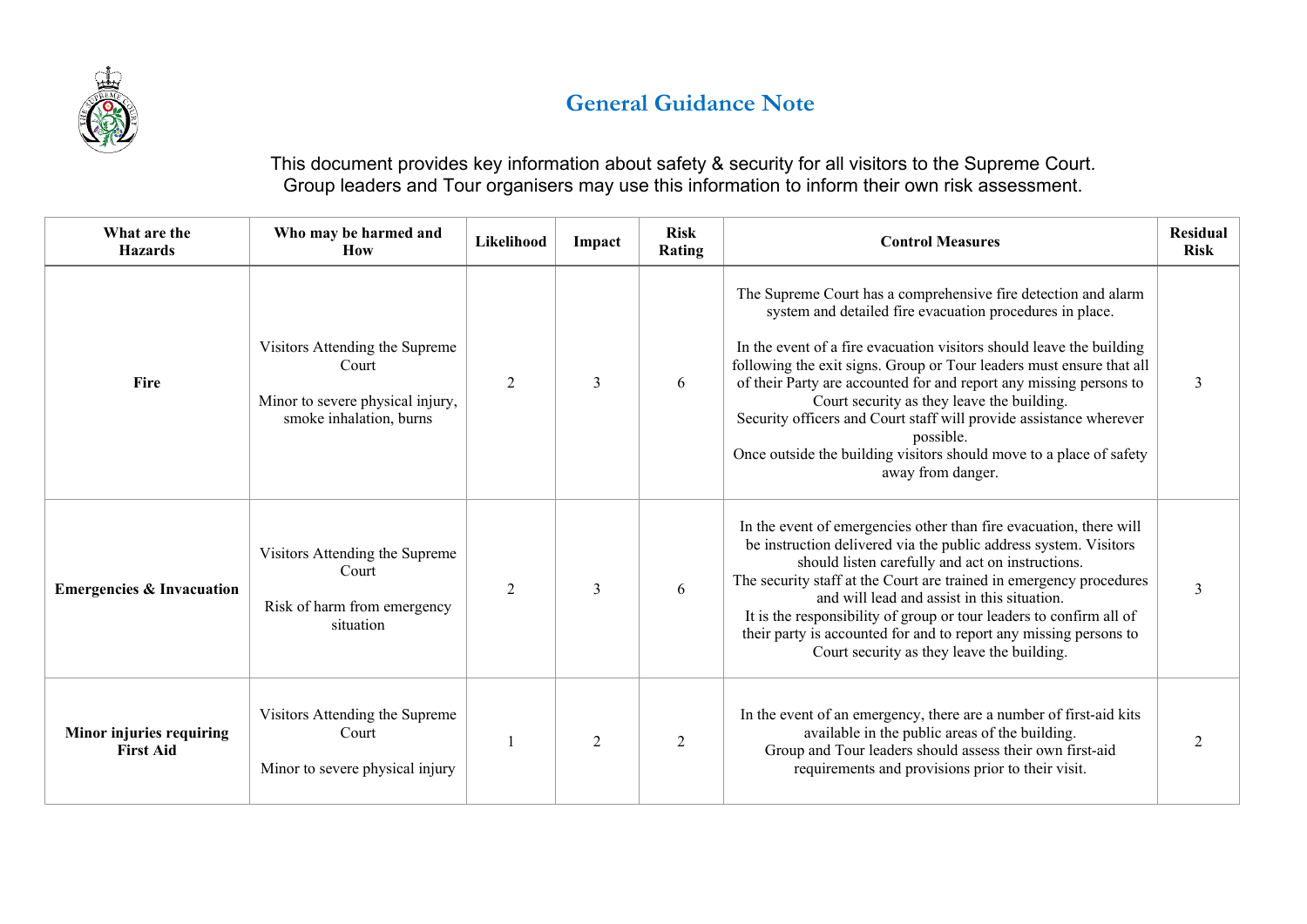| What are the<br><b>Hazards</b>                                                                                                | Who may be harmed and<br>How                                                                                                     | Likelihood     | Impact         | <b>Risk</b><br>Rating | <b>Control Measures</b>                                                                                                                                                                                                                                                                                                                                                                                                                                                                                                                                                                                                                                                                                                                                                                                                                                                                                      | <b>Residual</b><br><b>Risk</b> |
|-------------------------------------------------------------------------------------------------------------------------------|----------------------------------------------------------------------------------------------------------------------------------|----------------|----------------|-----------------------|--------------------------------------------------------------------------------------------------------------------------------------------------------------------------------------------------------------------------------------------------------------------------------------------------------------------------------------------------------------------------------------------------------------------------------------------------------------------------------------------------------------------------------------------------------------------------------------------------------------------------------------------------------------------------------------------------------------------------------------------------------------------------------------------------------------------------------------------------------------------------------------------------------------|--------------------------------|
| <b>Security Breach</b>                                                                                                        | Visitors Attending the<br>Supreme Court                                                                                          | $\overline{2}$ | $\overline{4}$ | 8                     | The security team at the Court are vetted and trained to deal with<br>security breaches and incidents. All visitors to the Court are subject to<br>airport-style security checks and screening. More details on what to<br>expect when you visit the Court can be found on our website. In the<br>event of a security incident, all visitors must follow the instructions of<br>the security officers.                                                                                                                                                                                                                                                                                                                                                                                                                                                                                                       |                                |
| <b>General Health &amp; Safety</b><br>Hazards:<br><b>Slips &amp; Trips</b><br><b>Electric Shock</b><br><b>Falling Objects</b> | Visitors Attending the<br>Supreme Court<br>Risk of injury from falling,<br>electrical shock, or harm<br>caused by loose fixtures | $\overline{2}$ | $\overline{2}$ | $\overline{4}$        | The Supreme Court's buildings team promotes and maintains<br>a positive health and safety culture amongst its staff. It encourages the<br>reporting of hazards, accidents and near misses and operates a pro-active<br>approach to good housekeeping. All electrical items are tested regularly<br>and reported hazards are dealt with in a timely manner including<br>spillages, trip hazards, trailing cables and damaged or loose fixtures and<br>fittings.<br>All visitors must demonstrate due care and attention in their behaviour<br>and if applicable in the supervision of their party and observe and adhere<br>to any warnings displayed or given in relation to H&S hazards.                                                                                                                                                                                                                    | $\overline{2}$                 |
| COVID <sub>19</sub>                                                                                                           | Visitors Attending the<br>Supreme Court<br>Spread of COVID-19<br>Coronavirus                                                     | $\overline{2}$ | $\mathfrak{Z}$ | 6                     | The Court's cleaning team ensure that all spaces and surfaces are<br>cleaned thoroughly each day. There is currently an increased focus on<br>touch points and areas of high use. Our ventilation system is set to<br>provide fresh air throughout the whole building.<br>At all times, the Court will adhere to current relevant guidance on<br>Covid-safe practices. While we do not enforce specific social distancing<br>requirements, we do ask all visitors and users of the Court show respect<br>for others, wear a face covering when moving through the building and<br>maintain a suitable distance from those not in their party. If a visitor is<br>exempt from wearing a mask, they should inform a member of the<br>security team on entry.<br>Visitors are encouraged to regularly wash their hands, and to use the<br>hand-sanitiser stations which are positioned throughout the building. | $\overline{3}$                 |